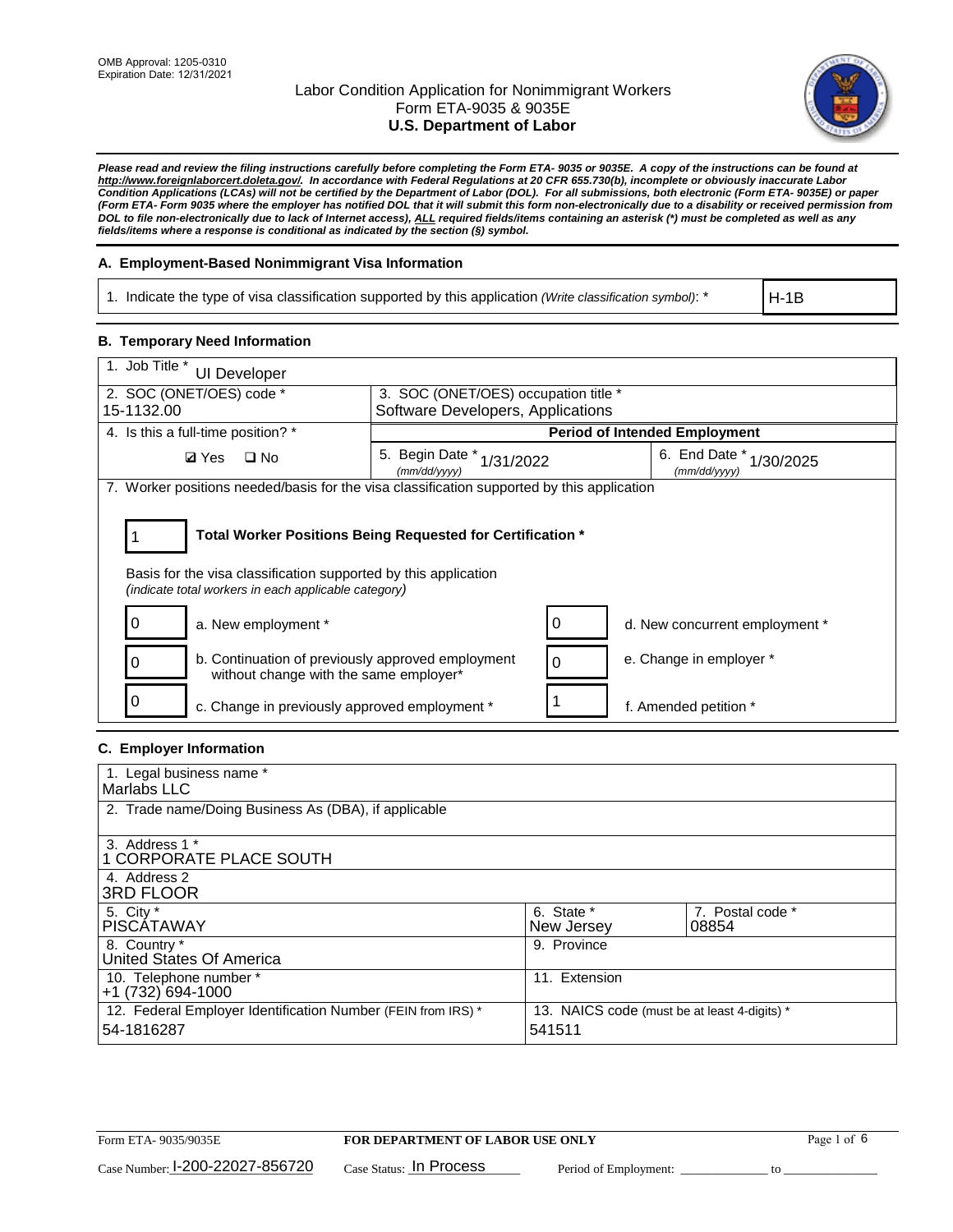

## **D. Employer Point of Contact Information**

**Important Note**: The information contained in this Section must be that of an employee of the employer who is authorized to act on behalf of the employer in labor certification matters. The information in this Section must be different from the agent or attorney information listed in Section E, unless the attorney is an employee of the employer.

| 1. Contact's last (family) name *               | 2. First (given) name * |                          | 3. Middle name(s)         |
|-------------------------------------------------|-------------------------|--------------------------|---------------------------|
| Vidyadharan                                     | Sanjay                  |                          |                           |
| 4. Contact's job title *<br>Chief Legal Officer |                         |                          |                           |
| 5. Address 1 *<br>1 CORPORATE PLACE SOUTH       |                         |                          |                           |
| 6. Address 2<br><b>3RD FLOOR</b>                |                         |                          |                           |
| 7. City *<br><b>PISCÁTAWAY</b>                  |                         | 8. State *<br>New Jersey | 9. Postal code *<br>08854 |
| 10. Country *<br>United States Of America       |                         | 11. Province             |                           |
| 12. Telephone number *                          | 13. Extension           | 14. E-Mail address       |                           |
| +1 (732) 694-1000                               | 1600                    | sanjay@marlabs.com       |                           |

## **E. Attorney or Agent Information (If applicable)**

**Important Note**: The employer authorizes the attorney or agent identified in this section to act on its behalf in connection with the filing of this application.

| 1. Is the employer represented by an attorney or agent in the filing of this application? *<br>If "Yes," complete the remainder of Section E below. |                         |              |                               |                   |                                                      | <b>ØNo</b> |
|-----------------------------------------------------------------------------------------------------------------------------------------------------|-------------------------|--------------|-------------------------------|-------------------|------------------------------------------------------|------------|
| 2. Attorney or Agent's last (family) name §                                                                                                         | 3. First (given) name § |              |                               | 4. Middle name(s) |                                                      |            |
| 5. Address 1 §                                                                                                                                      |                         |              |                               |                   |                                                      |            |
| 6. Address 2                                                                                                                                        |                         |              |                               |                   |                                                      |            |
| 7. City §                                                                                                                                           |                         | 8. State §   |                               |                   | 9. Postal code §                                     |            |
| 10. Country §                                                                                                                                       |                         | 11. Province |                               |                   |                                                      |            |
| 12. Telephone number §                                                                                                                              | 13. Extension           |              | 14. E-Mail address            |                   |                                                      |            |
| 15. Law firm/Business name §                                                                                                                        |                         |              | 16. Law firm/Business FEIN §  |                   |                                                      |            |
| 17. State Bar number (only if attorney) §                                                                                                           |                         |              | standing (only if attorney) § |                   | 18. State of highest court where attorney is in good |            |
| 19. Name of the highest State court where attorney is in good standing (only if attorney) §                                                         |                         |              |                               |                   |                                                      |            |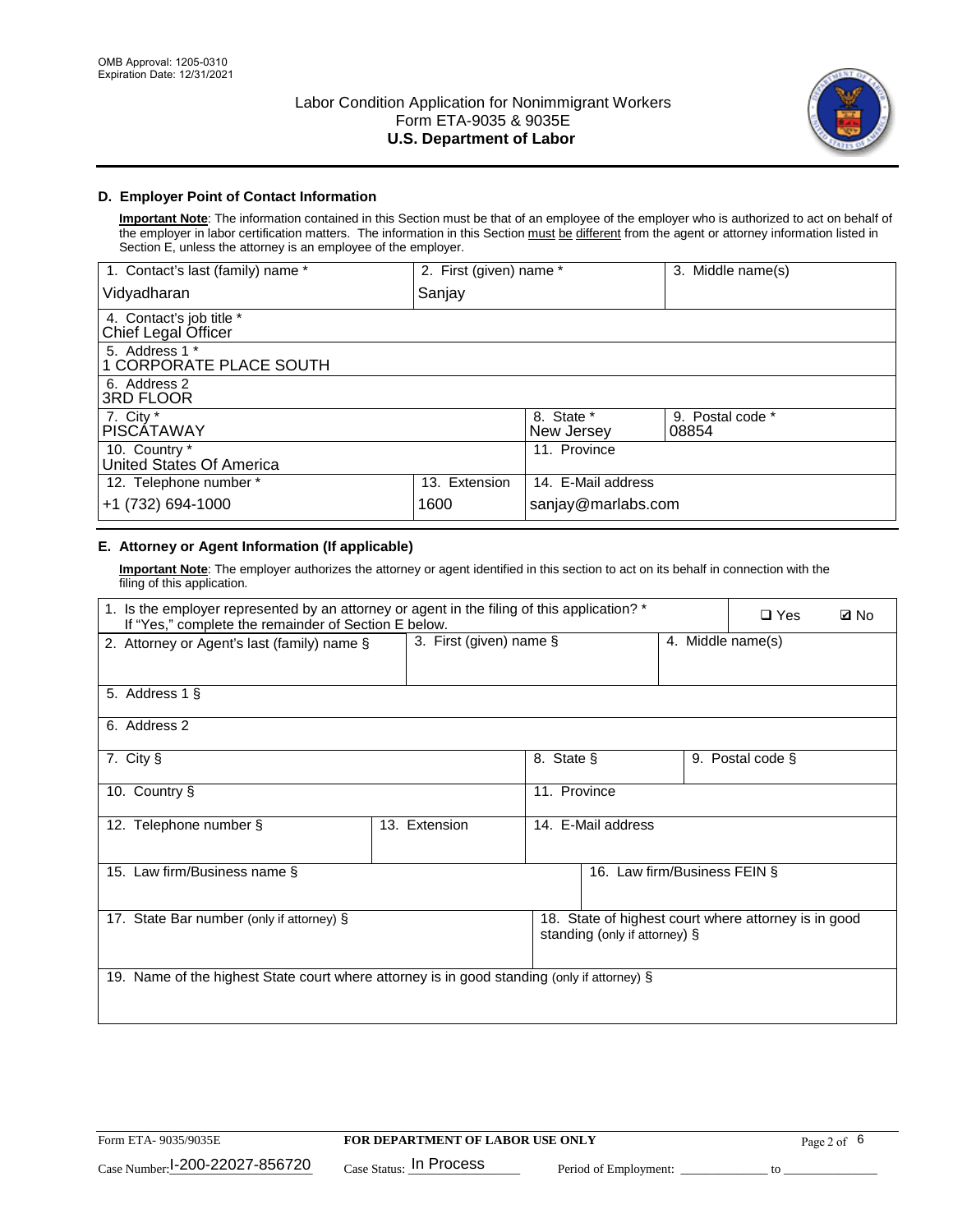

#### **F. Employment and Wage Information**

**Important Note**: The employer must define the intended place(s) of employment with as much geographic specificity as possible. Each intended place(s) of employment listed below must be the worksite or physical location where the work will actually be performed and cannot be a P.O. Box. The employer must identify all intended places of employment, including those of short duration, on the LCA. 20 CFR 655.730(c)(5). If the employer is submitting this form non-electronically and the work is expected to be performed in more than one location, an attachment must be submitted in order to complete this section. An employer has the option to use either a single Form ETA-9035/9035E or multiple forms to disclose all intended places of employment. If the employer has more than ten (10) intended places of employment at the time of filing this application, the employer must file as many additional LCAs as are necessary to list all intended places of employment. See the form instructions for further information about identifying all intended places of employment.

#### a.*Place of Employment Information* 1

|                                                                           | 1. Enter the estimated number of workers that will perform work at this place of employment under<br>the LCA.*                 |  |                                          |                          |              |              |  |
|---------------------------------------------------------------------------|--------------------------------------------------------------------------------------------------------------------------------|--|------------------------------------------|--------------------------|--------------|--------------|--|
|                                                                           | 2. Indicate whether the worker(s) subject to this LCA will be placed with a secondary entity at this<br>place of employment. * |  |                                          |                          | <b>Ø</b> Yes | $\square$ No |  |
|                                                                           | 3. If "Yes" to question 2, provide the legal business name of the secondary entity. §                                          |  |                                          |                          |              |              |  |
| Shell                                                                     |                                                                                                                                |  |                                          |                          |              |              |  |
|                                                                           | 4. Address 1 *<br>1001 Pitch Pine Ct                                                                                           |  |                                          |                          |              |              |  |
| 5. Address 2                                                              |                                                                                                                                |  |                                          |                          |              |              |  |
|                                                                           | 6. City $*$<br>7. County *<br>Waller<br><b>Brookshire</b>                                                                      |  |                                          |                          |              |              |  |
| 8. State/District/Territory *<br>9. Postal code *<br>77423<br>Texas       |                                                                                                                                |  |                                          |                          |              |              |  |
| 10. Wage Rate Paid to Nonimmigrant Workers *                              |                                                                                                                                |  | 10a. Per: (Choose only one)*             |                          |              |              |  |
| □ Hour □ Week □ Bi-Weekly □ Month ☑ Year<br>From $\$$ 92700 00<br>To: $$$ |                                                                                                                                |  |                                          |                          |              |              |  |
|                                                                           | 11. Prevailing Wage Rate *                                                                                                     |  | 11a. Per: (Choose only one)*             |                          |              |              |  |
|                                                                           | 92685 00<br>$\mathcal{S}$                                                                                                      |  | □ Hour □ Week □ Bi-Weekly □ Month ☑ Year |                          |              |              |  |
|                                                                           | Questions 12-14. Identify the source used for the prevailing wage (PW) (check and fully complete only one): *                  |  |                                          |                          |              |              |  |
| 12.                                                                       | A Prevailing Wage Determination (PWD) issued by the Department of Labor                                                        |  |                                          | a. PWD tracking number § |              |              |  |
| 13.<br>$\blacktriangledown$                                               | A PW obtained independently from the Occupational Employment Statistics (OES) Program                                          |  |                                          |                          |              |              |  |
|                                                                           | a. Wage Level (check one): §                                                                                                   |  |                                          | b. Source Year §         |              |              |  |
|                                                                           | ☑ ⊪<br>□⊪<br>⊓⊥<br>$\Box$ IV<br>$\Box$ N/A                                                                                     |  |                                          | 7/1/2021 - 6/30/2022     |              |              |  |
| 14.                                                                       | A PW obtained using another legitimate source (other than OES) or an independent authoritative source                          |  |                                          |                          |              |              |  |
|                                                                           | a. Source Type (check one): §<br>b. Source Year §<br>$\Box$ CBA<br>$\Box$ DBA<br>$\square$ SCA<br>$\Box$ Other/ PW Survey      |  |                                          |                          |              |              |  |
|                                                                           | c. If responded "Other/ PW Survey" in question 14.a, enter the name of the survey producer or publisher §                      |  |                                          |                          |              |              |  |
|                                                                           | d. If responded "Other/ PW Survey" in question 14.a, enter the title or name of the PW survey §                                |  |                                          |                          |              |              |  |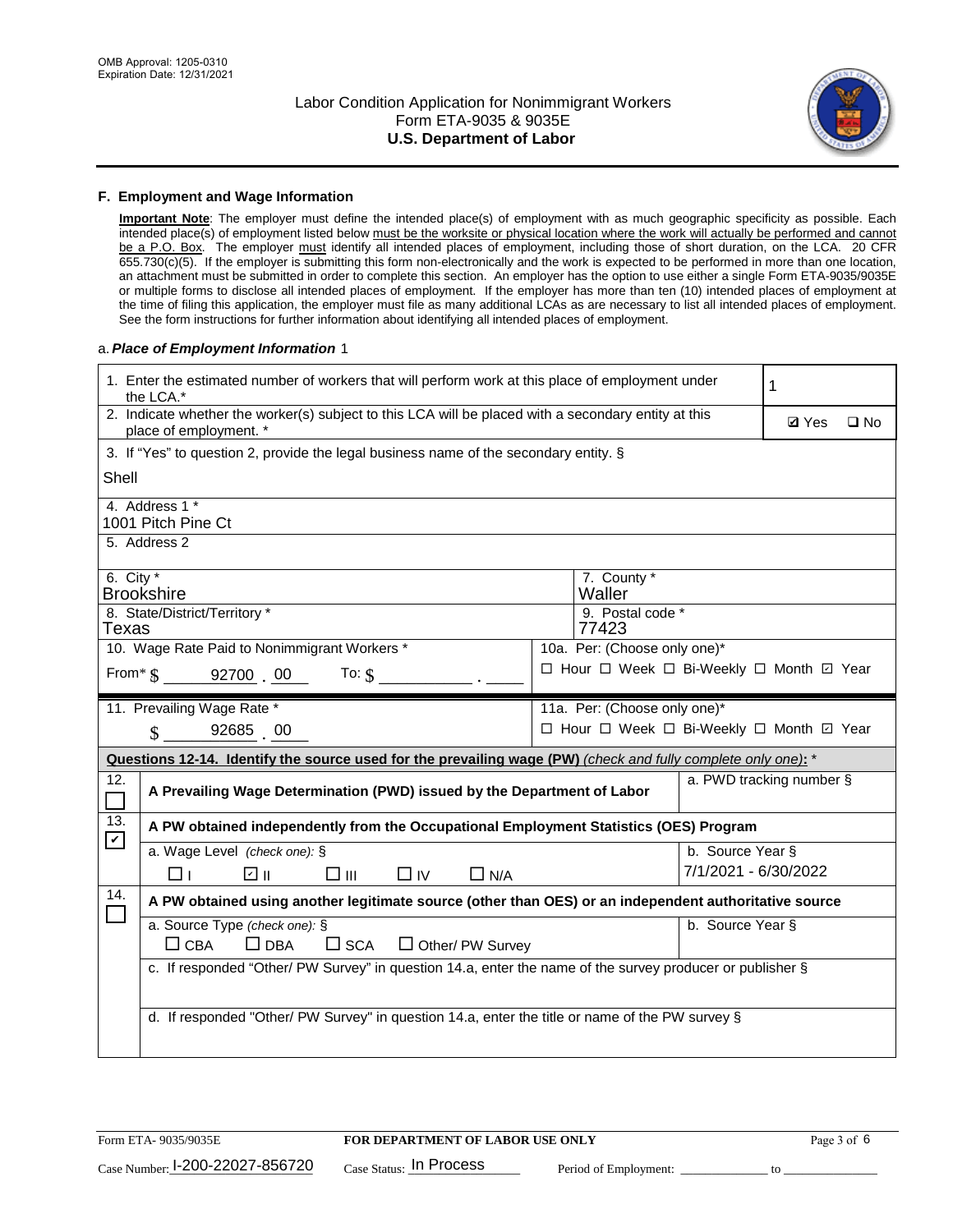

## **G. Employer Labor Condition Statements**

! *Important Note:* In order for your application to be processed, you MUST read Section G of the Form ETA-9035CP - General Instructions for the 9035 & 9035E under the heading "Employer Labor Condition Statements" and agree to all four (4) labor condition statements summarized below:

- (1) **Wages:** The employer shall pay nonimmigrant workers at least the prevailing wage or the employer's actual wage, whichever is higher, and pay for non-productive time. The employer shall offer nonimmigrant workers benefits and eligibility for benefits provided as compensation for services on the same basis as the employer offers to U.S. workers. The employer shall not make deductions to recoup a business expense(s) of the employer including attorney fees and other costs connected to the performance of H-1B, H-1B1, or E-3 program functions which are required to be performed by the employer. This includes expenses related to the preparation and filing of this LCA and related visa petition information. 20 CFR 655.731;
- (2) **Working Conditions:** The employer shall provide working conditions for nonimmigrants which will not adversely affect the working conditions of workers similarly employed. The employer's obligation regarding working conditions shall extend for the duration of the validity period of the certified LCA or the period during which the worker(s) working pursuant to this LCA is employed by the employer, whichever is longer. 20 CFR 655.732;
- (3) **Strike, Lockout, or Work Stoppage:** At the time of filing this LCA, the employer is not involved in a strike, lockout, or work stoppage in the course of a labor dispute in the occupational classification in the area(s) of intended employment. The employer will notify the Department of Labor within 3 days of the occurrence of a strike or lockout in the occupation, and in that event the LCA will not be used to support a petition filing with the U.S. Citizenship and Immigration Services (USCIS) until the DOL Employment and Training Administration (ETA) determines that the strike or lockout has ended. 20 CFR 655.733; and
- (4) **Notice:** Notice of the LCA filing was provided no more than 30 days before the filing of this LCA or will be provided on the day this LCA is filed to the bargaining representative in the occupation and area of intended employment, or if there is no bargaining representative, to workers in the occupation at the place(s) of employment either by electronic or physical posting. This notice was or will be posted for a total period of 10 days, except that if employees are provided individual direct notice by e-mail, notification need only be given once. A copy of the notice documentation will be maintained in the employer's public access file. A copy of this LCA will be provided to each nonimmigrant worker employed pursuant to the LCA. The employer shall, no later than the date the worker(s) report to work at the place(s) of employment, provide a signed copy of the certified LCA to the worker(s) working pursuant to this LCA. 20 CFR 655.734.

1. **I have read and agree to** Labor Condition Statements 1, 2, 3, and 4 above and as fully explained in Section G of the Form ETA-9035CP – General Instructions for the 9035 & 9035E and the Department's regulations at 20 CFR 655 Subpart H. \*

**Ø**Yes ロNo

#### **H. Additional Employer Labor Condition Statements –H-1B Employers ONLY**

!**Important Note***:* In order for your H-1B application to be processed, you MUST read Section H – Subsection 1 of the Form ETA 9035CP – General Instructions for the 9035 & 9035E under the heading "Additional Employer Labor Condition Statements" and answer the questions below.

#### *a. Subsection 1*

| 1. At the time of filing this LCA, is the employer H-1B dependent? §                                                                                                                                                                                            | ⊡ Yes      | $\square$ No |              |  |
|-----------------------------------------------------------------------------------------------------------------------------------------------------------------------------------------------------------------------------------------------------------------|------------|--------------|--------------|--|
| 2. At the time of filing this LCA, is the employer a willful violator? $\S$                                                                                                                                                                                     |            | $\Box$ Yes   | ⊡ No         |  |
| 3. If "Yes" is marked in questions H.1 and/or H.2, you must answer "Yes" or "No" regarding<br>whether the employer will use this application ONLY to support H-1B petitions or extensions of<br>status for exempt H-1B nonimmigrant workers? §                  |            |              | $\Box$ No    |  |
| 4. If "Yes" is marked in question H.3, identify the statutory basis for the<br>■ \$60,000 or higher annual wage<br>exemption of the H-1B nonimmigrant workers associated with this<br>□ Master's Degree or higher in related specialty<br>$\Box$ Both<br>LCA. § |            |              |              |  |
| H-1B Dependent or Willful Violator Employers -Master's Degree or Higher Exemptions ONLY                                                                                                                                                                         |            |              |              |  |
| 5. Indicate whether a completed Appendix A is attached to this LCA covering any H-1B<br>nonimmigrant worker for whom the statutory exemption will be based <b>ONLY</b> on attainment of a<br>Master's Degree or higher in related specialty. §                  | $\Box$ Yes | ⊡ No         | <b>Q</b> N/A |  |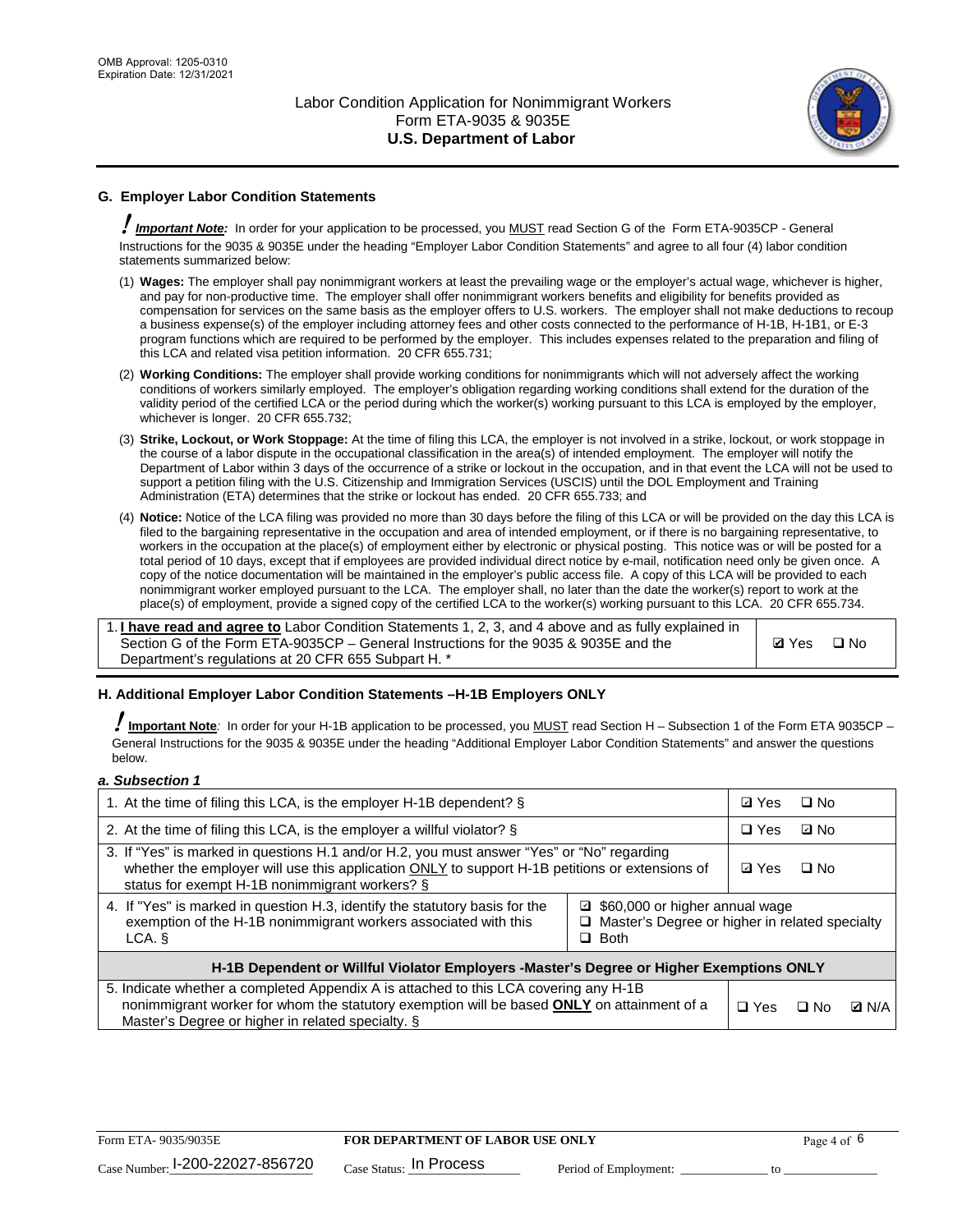

**If you marked "Yes" to questions H.a.1 (H-1B dependent) and/or H.a.2 (H-1B willful violator) and "No" to question H.a.3 (exempt H-1B nonimmigrant workers), you MUST read Section H – Subsection 2 of the Form ETA 9035CP – General Instructions for the 9035 & 9035E under the heading "Additional Employer Labor Condition Statements" and indicate your agreement to all three (3) additional statements summarized below.**

#### *b. Subsection 2*

- A. **Displacement:** An H-1B dependent or willful violator employer is prohibited from displacing a U.S. worker in its own workforce within the period beginning 90 days before and ending 90 days after the date of filing of the visa petition. 20 CFR 655.738(c);
- B. **Secondary Displacement:** An H-1B dependent or willful violator employer is prohibited from placing an H-1B nonimmigrant worker(s) with another/secondary employer where there are indicia of an employment relationship between the nonimmigrant worker(s) and that other/secondary employer (thus possibly affecting the jobs of U.S. workers employed by that other employer), unless and until the employer subject to this LCA makes the inquiries and/or receives the information set forth in 20 CFR 655.738(d)(5) concerning that other/secondary employer's displacement of similarly employed U.S. workers in its workforce within the period beginning 90 days before and ending 90 days after the date of such placement. 20 CFR 655.738(d). Even if the required inquiry of the secondary employer is made, the H-1B dependent or willful violator employer will be subject to a finding of a violation of the secondary displacement prohibition if the secondary employer, in fact, displaces any U.S. worker(s) during the applicable time period; and
- C. **Recruitment and Hiring:** Prior to filing this LCA or any petition or request for extension of status for nonimmigrant worker(s) supported by this LCA, the H-1B dependent or willful violator employer must take good faith steps to recruit U.S. workers for the job(s) using procedures that meet industry-wide standards and offer compensation that is at least as great as the required wage to be paid to the nonimmigrant worker(s) pursuant to 20 CFR 655.731(a). The employer must offer the job(s) to any U.S. worker who applies and is equally or better qualified for the job than the nonimmigrant worker. 20 CFR 655.739.

| 6. I have read and agree to Additional Employer Labor Condition Statements A, B, and C above and |       |           |
|--------------------------------------------------------------------------------------------------|-------|-----------|
| as fully explained in Section H – Subsections 1 and 2 of the Form ETA 9035CP – General           | □ Yes | $\Box$ No |
| Instructions for the 9035 & 9035E and the Department's regulations at 20 CFR 655 Subpart H. §    |       |           |

#### **I. Public Disclosure Information**

! **Important Note***:* You must select one or both of the options listed in this Section.

|  | 1. Public disclosure information in the United States will be kept at: * |  |  |  |
|--|--------------------------------------------------------------------------|--|--|--|
|  |                                                                          |  |  |  |

**sqrt** Employer's principal place of business □ Place of employment

#### **J. Notice of Obligations**

A. Upon receipt of the certified LCA, the employer must take the following actions:

- o Print and sign a hard copy of the LCA if filing electronically (20 CFR 655.730(c)(3));<br>
Maintain the original signed and certified LCA in the employer's files (20 CFR 655.7
- Maintain the original signed and certified LCA in the employer's files (20 CFR 655.705(c)(2); 20 CFR 655.730(c)(3); and 20 CFR 655.760); and
- o Make a copy of the LCA, as well as necessary supporting documentation required by the Department of Labor regulations, available for public examination in a public access file at the employer's principal place of business in the U.S. or at the place of employment within one working day after the date on which the LCA is filed with the Department of Labor (20 CFR 655.705(c)(2) and 20 CFR 655.760).
- B. The employer must develop sufficient documentation to meet its burden of proof with respect to the validity of the statements made in its LCA and the accuracy of information provided, in the event that such statement or information is challenged (20 CFR 655.705(c)(5) and 20 CFR 655.700(d)(4)(iv)).
- C. The employer must make this LCA, supporting documentation, and other records available to officials of the Department of Labor upon request during any investigation under the Immigration and Nationality Act (20 CFR 655.760 and 20 CFR Subpart I).

*I declare under penalty of perjury that I have read and reviewed this application and that to the best of my knowledge, the*  information contained therein is true and accurate. I understand that to knowingly furnish materially false information in the *preparation of this form and any supplement thereto or to aid, abet, or counsel another to do so is a federal offense punishable by fines, imprisonment, or both (18 U.S.C. 2, 1001,1546,1621).*

| 1. Last (family) name of hiring or designated official *   2. First (given) name of hiring or designated official *   3. Middle initial §<br>Vidyadharan | Saniav           |  |
|----------------------------------------------------------------------------------------------------------------------------------------------------------|------------------|--|
| 4. Hiring or designated official title *<br>Chief Legal Officer                                                                                          |                  |  |
| 5. Signature *                                                                                                                                           | 6. Date signed * |  |

| Form ETA-9035/9035E             | <b>FOR DEPARTMENT OF LABOR USE ONLY</b> |                       |  |
|---------------------------------|-----------------------------------------|-----------------------|--|
| Case Number: 1-200-22027-856720 | $_{\rm Case~S status:}$ In Process      | Period of Employment: |  |